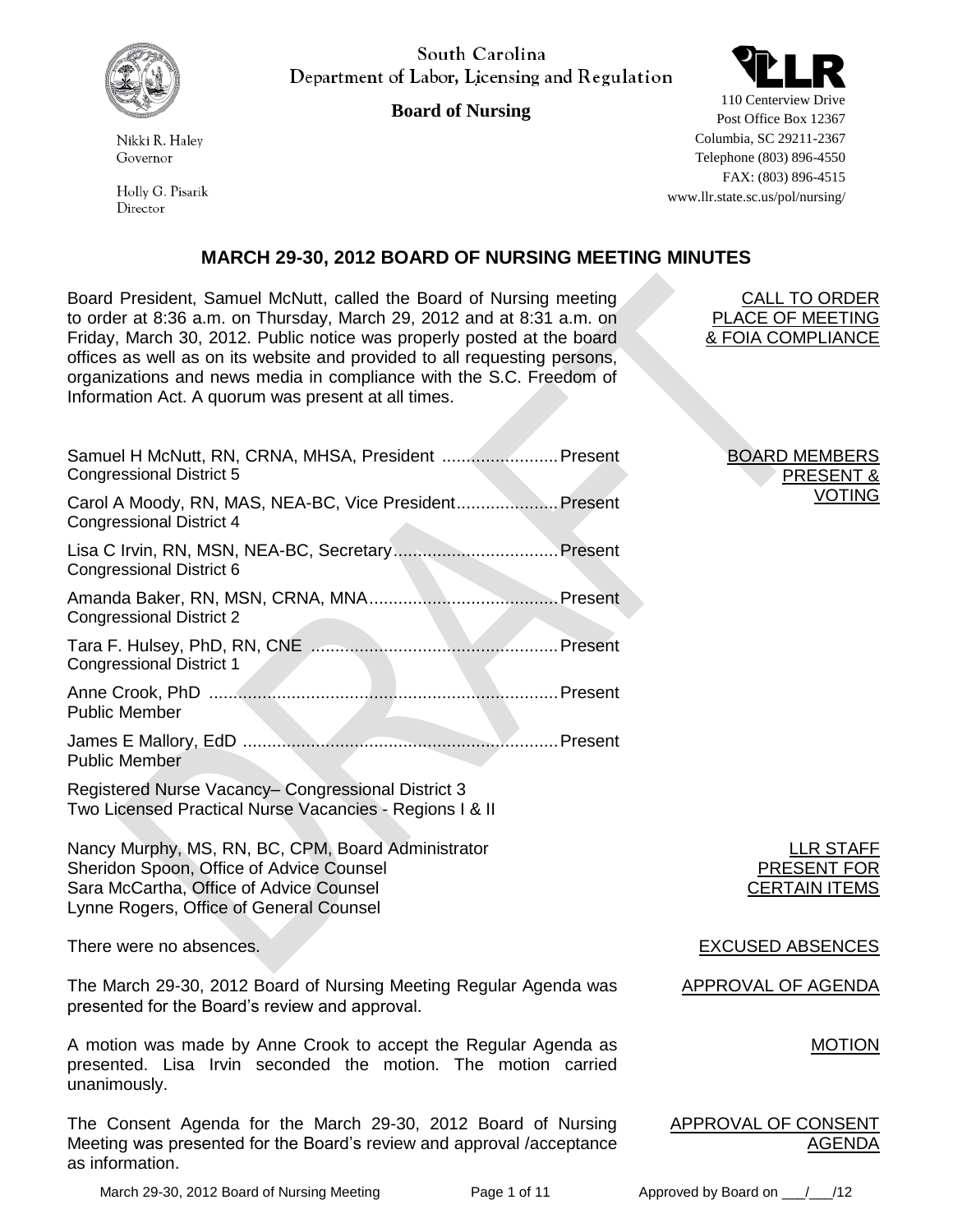- Mr. Sanders also provided the Board with statistics for cases received
	- March 29-30, 2012 Board of Nursing Meeting Page 2 of 11 Approved by Board on \_\_\_/\_\_\_/12
- 
- 
- a. For Information: NCLEX RN and PN Summary Statistics for 2011
- b. For Information: Schools with Deficient NCLEX Pass Rate for 2011
- c. For Information: NCSBN Distribution of Programs by National Passing **Percentages**
- d. For Acceptance: October 13, 2011 Nursing Practice and Standards Committee Meeting Minutes
- e. For Acceptance: October 18, 2011 Advisory Committee on Nursing Meeting Minutes
- f. For Acceptance: November 4, 2011 Advanced Practice Committee Meeting Minutes
- g. For Information: Boards and Redistricting Catherine Templeton
- h. For Information: NCSBN Brief CEO Communiqué Kathy Apple
- i. For Information: Budget (on table)

A motion was made by Carol Moody to accept the Consent Agenda as presented. Lisa Irvin seconded the motion. The motion carried unanimously

The January 26-27, 2012 regular board meeting minutes were presented for the Board's review and approval.

A motion was made by James Mallory to approve the January 26-27, 2012 meeting minutes as presented. Amanda Baker seconded the motion. The motion carried unanimously.

The February 10, 2012 conference call board meeting minutes were presented for the Board's review and approval.

A motion was made by James Mallory to approve the February 10, 2012 conference call board meeting minutes as presented. Amanda Baker seconded the motion. The motion carried unanimously.

Mark Sanders, Chief Investigator for Office of Investigations and Enforcement (OIE) presented the Investigative Review Committee (IRC) Report with recommendations from its meetings held since the January 2012 Board meeting. The Disciplinary Sanctions Guidelines chart is used by the IRC in making these recommendations.

A motion was made by Anne Crook to approve 15 of the 16 cases for Dismissal as recommended by the Investigative Review Committee (IRC) with the removal of case #2011-364 to be returned to the IRC for additional review. Amanda Baker seconded the motion. The motion carried unanimously.

A motion was made by Carol Moody to approve 62 cases for Formal Complaint as recommended by the Investigative Review Committee (IRC). Tara Hulsey seconded the motion. The motion carried unanimously.

A motion was made by Amanda Baker to approve one case for dismissal with a Letter of Concern as recommended by the Investigative Review Committee (IRC). Carol Moody seconded the motion. The motion carried unanimously.

APPROVAL OF MINUTES

MOTION

MOTION

MOTION

OFFICE OF INVESTIGATION AND ENFORCEMENT (OIE)

> INVESTIGATIVE REVIEW COMMITTEE (IRC)

> > MOTION

MOTION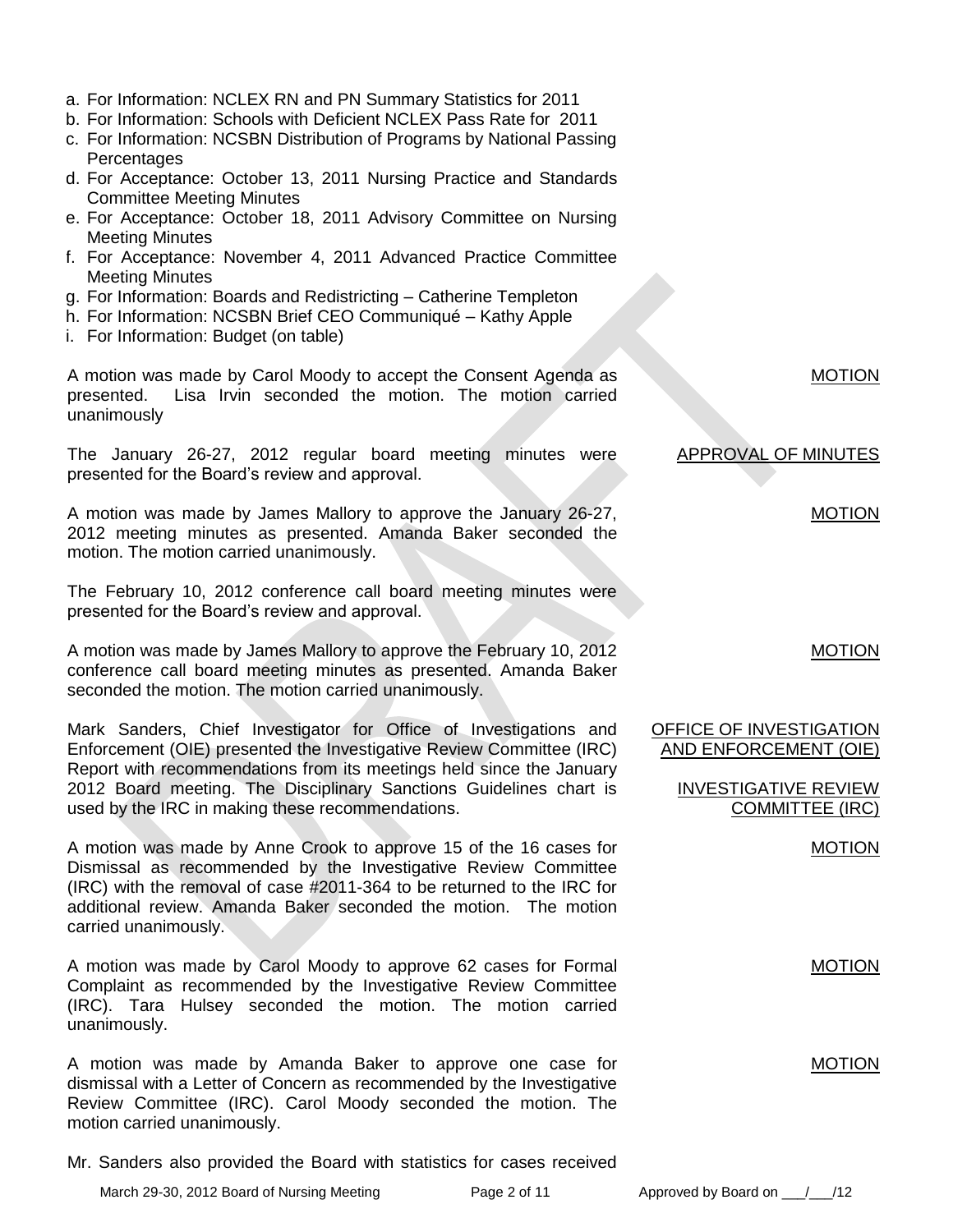between January 1, 2011 and December 31, 2011.

A motion was made by James Mallory to approve the statistics as presented. Carol Moody seconded the motion. The motion carried unanimously.

Carol Moody recused herself from the proceedings as she works in a clinical facility in this geographical area. A quorum was still present.

At its February 21, 2012 meeting, the Advisory Committee on Nursing (ACON) recommended the Current Feasibility Study be forwarded to the Board to include additional clarification regarding the following: more information concerning the plans for clinical experiences (e.g. to also include the information discussed at the ACON regarding out-of-state and one hour away clinical experiences to include plans for supervision of the students, plans for faculty/ student notification of these experiences, plans for experiences/ how paid, etc.), a plan with a specific timeline for attaining qualified faculty as specified in the regulations, clarification of the nurse administrator position description academic qualification of a minimum of a master's (or higher) degree in nursing and a clinical instructor adjunct position description.

Melissa Black, Interim Chair, Breckinridge School of Nursing and Anthony Berrios, ITT Technical Institute appeared before the board to respond to questions.

Discussion included though was not limited to potential clinical sites, letters of support, clinical contracts, available clinical experiences, number of students, faculty plans and position descriptions.

A motion was made by Lisa Irvin to enter executive session for legal advice. Anne Crook seconded the motion. The motion carried unanimously.

A motion was made to leave executive session by Anne Crook. James Mallory seconded the motion. The motion carried unanimously. No official actions were taken during the executive session.

A motion was made by Lisa Irvin to deny the proposal at this time given the lack of evidence of sufficient number of appropriate clinical sites in letters of support and signed contracts. Tara Hulsey seconded the motion. The motion carried with the recusal of Carol Moody.

At its February 21, 2012 meeting, the Advisory Committee on Nursing (ACON) recommended the Board approve the proposed enhanced registered and licensed practical nurse refresher courses as presented.

Abby Fass appeared before the board to respond to questions.

A motion was made by Anne Crook approve the courses as presented. Tara Hulsey seconded the motion. The motion carried unanimously.

At its February 21, 2012 meeting, the Advisory Committee on Nursing (ACON) discussed options for increasing BSN preparation within the next ten years.

March 29-30, 2012 Board of Nursing Meeting Page 3 of 11 Approved by Board on  $/$  /12

## **MOTION**

| ITT TECHNICAL INSTITUTE |
|-------------------------|
| GREENVILLE –FEASIBILITY |
| STUDY - ESTABLISHING A  |
| PROPOSED RN PROGRAM     |

MOTION

MOTION

MOTION

GREENVILLE TECHNICAL COLLEGE– ENHANCED RN AND LPN REFRESHER **COURSES** 

## MOTION

ACON REPORT–IOM/ ACON OPTIONS FOR INCREASING BSN PREPARATION WITHIN THE NEXT 10 YEARS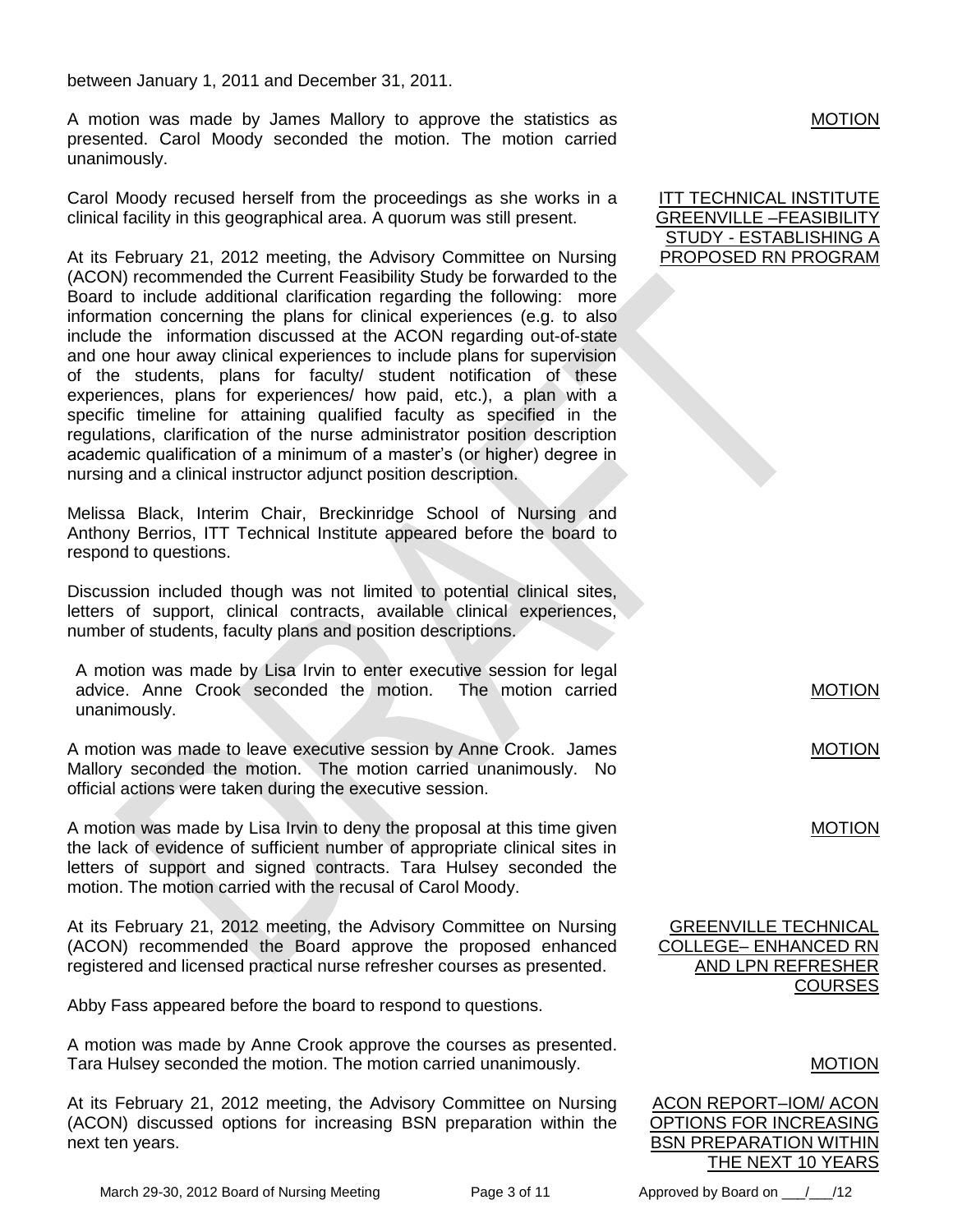Vicki Green appeared before the board to present the ACON report and to respond to questions. Discussion included though was not limited to the IOM report, admissions to BSN programs and programs partnering to facilitate articulation, the number of BSN and ADN programs, magnet requirements for BSN prepared staff and not planning for legislation at this time.

The Board discussed returning this item to the ACON and requesting that the educators, professional nurses, SCHA, etc. propose incentives, plans for partnerships, bridge plans, etc.

Carol Moody recused from the proceedings as she works in a clinical facility in this geographical area. A quorum was still present.

At its February 21, 2012 meeting, the Advisory Committee on Nursing (ACON) was not able to arrange for nurse educators for the proposed Brown Mackie College – Greenville Campus RN Program site survey. A site team is needed to organize and conduct the on-site visit for this proposed program. Lane J. Goodwin, South Carolina Commission on High Education (CHE) will be accompanying the Board site team as an ex-officio member. Nancy Murphy relayed that Christy Cimineri, RN, MSN, CNE, Academic Chair, Nursing, EMT and Surgical Technology, Horry Georgetown Technology College has since volunteered to serve as a team member. Ms. Murphy is requesting the Board approve the site team members to be Christi Cimineri, Lane Goodwin and Nancy Murphy.

A motion was made by Tara Hulsey to approve the site team as presented. Amanda Baker seconded the motion. The motion carried with the recusal of Carol Moody.

Peter Hyman, MD, Occupational Health, McLeod Health appeared before the Board regarding a request to be allowed to supervise four advanced practice registered nurse practitioners (APRN). The APRNs practice within a 20 mile radius of Dr. Hyman.

Discussion included though was not limited to number of patients seen, practice locations, scheduling and duties.

A motion was made by Anne Crook to approve the request as presented with the consideration that no more than three be scheduled to work at one time. Carol Moody seconded the motion. The motion carried unanimously.

Note: If approved by the Board of Nursing, the request must also be reviewed by the Board of Medical Examiners. (§40-33-20 (52) " . . . When application is made for more than three NP's, CNM's, or CNS's to practice with one physician, or when a NP, CNM, or CNS is performing delegated medical acts in a practice site greater than forty-five miles from the physician, the Board of Nursing and Board of Medical Examiners shall each review the application to determine if adequate supervision exists.")

Norma Cano, NP-C requested Dr. Hinoti Parab be allowed to supervise her practice. Dr. Parab is located approximately 80-103 miles away from the APRN.

BROWN MACKIE COLLEGE GREENVILLE SELF-EVALUATION REPORT - ESTABLISHING A PROPOSED RN PROGRAM –

# **SITE TEAM SELECTION**

MOTION

## REQUEST TO SUPERVISE MORE THAN 3 APRN – MCLEOD HEALTH

| REQUEST FOR WAIVER OF      |
|----------------------------|
| <b>MILEAGE RESTRICTION</b> |
| APRN SUPERVISION– NORMA    |
| CANO                       |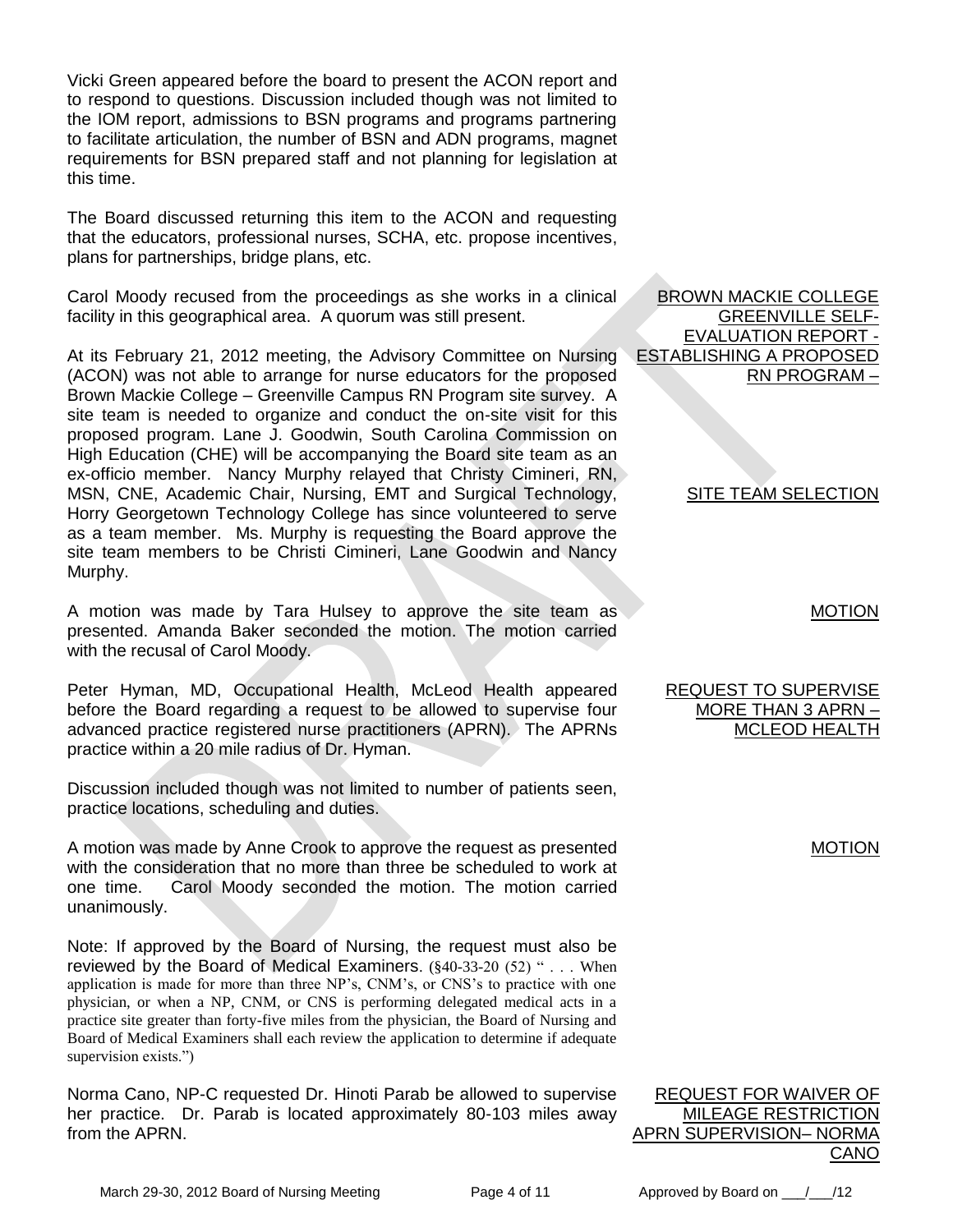Ms. Cano contacted board staff to request canceling of the appearance.

Grant Gillespie, Esq., Senior Legal Counsel, CVS Minute Clinics appeared to request that the physicians of Minute Clinic be allowed to supervise more than three Advanced Practice Registered Nurses (APRNs)/ to request a waiver pursuant to SC Code Section 40-33- 34(C)(2). Several staff from the clinics were present to speak as well.

Discussion included though was not limited to operation sites, physicians available, APRNs supervised by physicians in their private practice locations, alternate supervision, APRN duties, operation scheduling and mileage radius.

A motion was made by Lisa Irvin to enter executive session for legal advice. Amanda Baker seconded the motion. The motion carried unanimously.

A motion was made to leave executive session. The motion was seconded. The motion carried unanimously. No official actions were taken during executive session.

A motion was made by Carol Moody to accept Minute Clinic's request for the APRN/ physician ratio to supervise up to six APRNs with the stipulation that they cannot supervise more than three at one time regardless of circumstances (to include any APRNs physicians supervise outside of their relationship with Minute Clinic). All covering physicians need to be within a 45 mile radius (per the Nurse Practice Act). Minute Clinic will submit schedules on a quarterly basis for Board review, provide a list of the APRNs each physician sponsors (internal and external to Minute Clinic), and report any deviations to the Board Administrator. Tara Hulsey seconded the motion. The motion carried unanimously.

Note: If approved by the Board of Nursing, the request must also be reviewed by the Board of Medical Examiners. (§40-33-20 (52) " . . . When application is made for more than three NP's, CNM's, or CNS's to practice with one physician, or when a NP, CNM, or CNS is performing delegated medical acts in a practice site greater than forty-five miles from the physician, the Board of Nursing and Board of Medical Examiners shall each review the application to determine if adequate supervision exists.")

The Recovering Professional Program (RPP) received a request to allow nurse K.P. currently in the program to be allowed to take Vyvanse (lisdexamfetamine dimesylate) for Attention Deficit Hyperactivity Disorder (ADHD) while practicing nursing. Dr. James Graham, the RPP medical consultant, has discussed the prescribed drug regimen and available option with her physician. Both doctors agree that the current medication is appropriate in this patient's case. Dr. Timothy Kowalski also has discussed this case with staff and agrees with the conclusion reached by Dr. Graham. According, Dr. Graham recommends that KP's request be approved without Board appearance.

A motion was made by Carol Moody to approve the request as presented. Lisa Irvin seconded the motion. The motion carried unanimously.

REQUEST TO SUPERVISE MORE THAN 3 APRN–MINUTE **CLINIC** 

MOTION

MOTION

MOTION

RPP - REQUEST FOR PERMISSION TO PRACTICE WHILE USING MOOD-ALTERING SUBSTANCES PROCES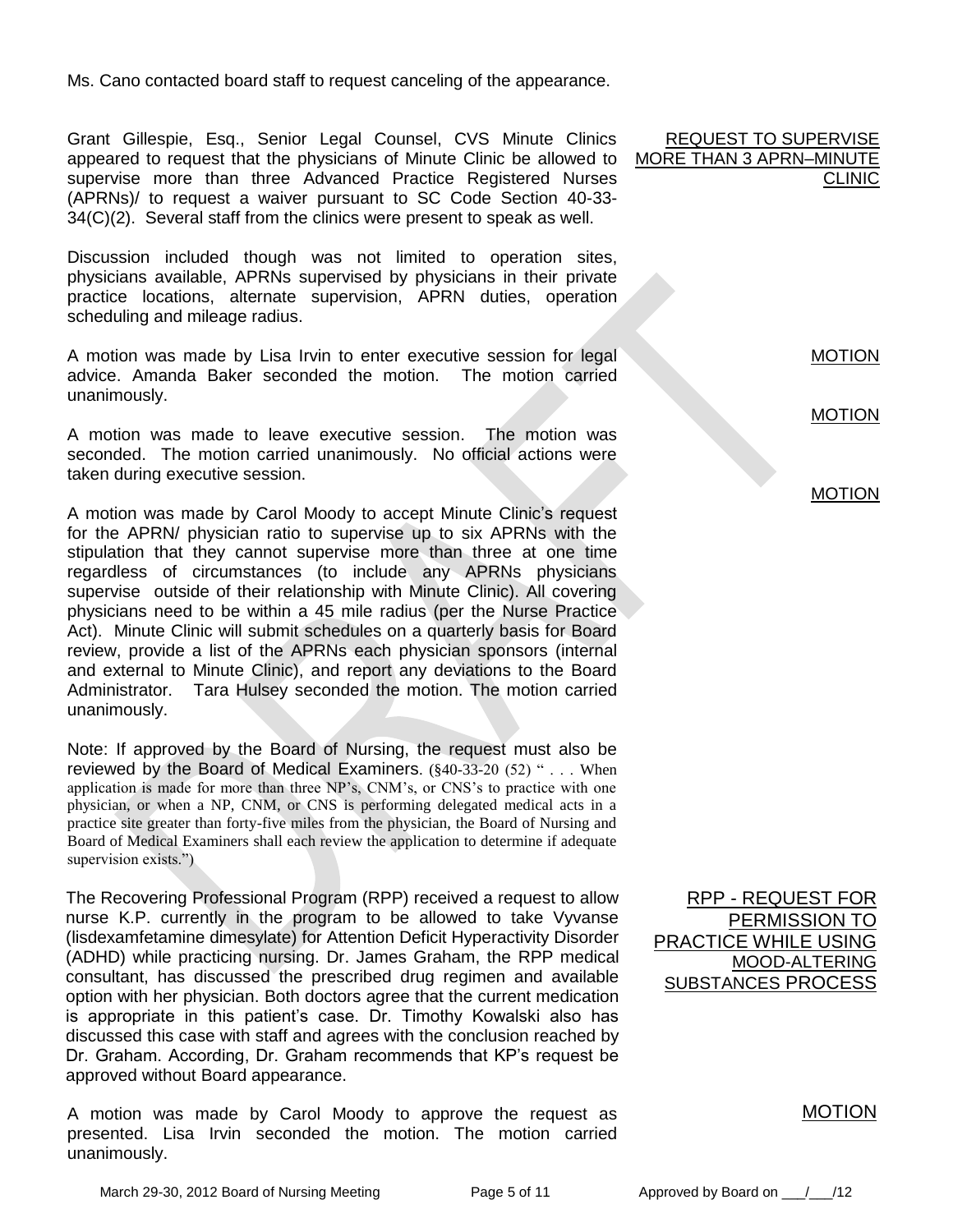Samuel McNutt relayed that at the February Board of Medical Examiners meeting, it was recommended that a committee of representatives from the Board of Nursing and the Board of Medical Examiners meet regarding the White Paper on Advanced Practice Registered Nurses. Mr. McNutt relayed that he has contacted the Board of Medical Examiners President, Dr. Kosta, and is awaiting further communications regarding meeting specifics.

The Board discussed that a legislative committee was not needed at this time.

Samuel McNutt shared information from the National Council of State Boards of Nursing (NCSBN) March meeting. though was not limited to Board strategic planning, the licensed practical nurse role, state/ compact/ national licensure models, future nursing program accreditation requirement planning for the education model rules and interview statement analysis.

Mr. McNutt suggested that Board members check to see who would be available to attend the NCSBN Annual/ Delegate Assembly meeting in August.

The members discussed appointing Amanda Baker, Carol Moody and Tara Hulsey as a subcommittee to review The State Board of Nursing BOARD OF NURSING BYLAWS for South Carolina Bylaws and presenting recommendations at the next meeting.

Legal counsel has recommended the Board of Nursing retract its positions on the Advisory Opinion #54 (APRNs conducting assessments) and Advisory Opinion #58 (Tee Probe) pending further deliberation on the two matters.

A motion was made by Amanda Baker to enter executive session for legal advice. Carol Moody seconded the motion. The motion carried unanimously.

A motion was made to leave executive session. The motion was seconded. The motion carried unanimously. No official actions were taken during executive session.

A motion was made by Amanda Baker to retract the two advisory opinions as recommended for further review. Carol Moody seconded the motion. The motion carried unanimously.

At its February 3, 2012 meeting, the Advanced Practice Committee (APC) reviewed the application for Wendy Langston Kaczmarek to serve as one of the Certified Registered Nurse Anesthetists on APC and recommended Board Approval. A copy of the application and attachments were provided to the Board for review.

PRESIDENT'S REPORT-BOARDS OF NURSING AND MEDICAL EXAMINERS COMMITTEE – WHITE PAPER ON ADVANCED PRACTICE REGISTERED NURSES

> PRESIDENT'S REPORT-LEGISLATIVE COMMITTEE

PRESIDENT'S REPORT-Discussion included NATIONAL COUNCIL OF STATE BOARDS OF NURSING (NCSBN) MID-YEAR MEETING

PRESIDENT'S REPORT-

ADVISORY OPINIONS #54 (APRN ASSESSMENT) AND #58 (TEE PROBE)

MOTION

MOTION

MOTION

## CRNA APPLICATION FOR ADVANCED PRACTICE **COMMITTEE**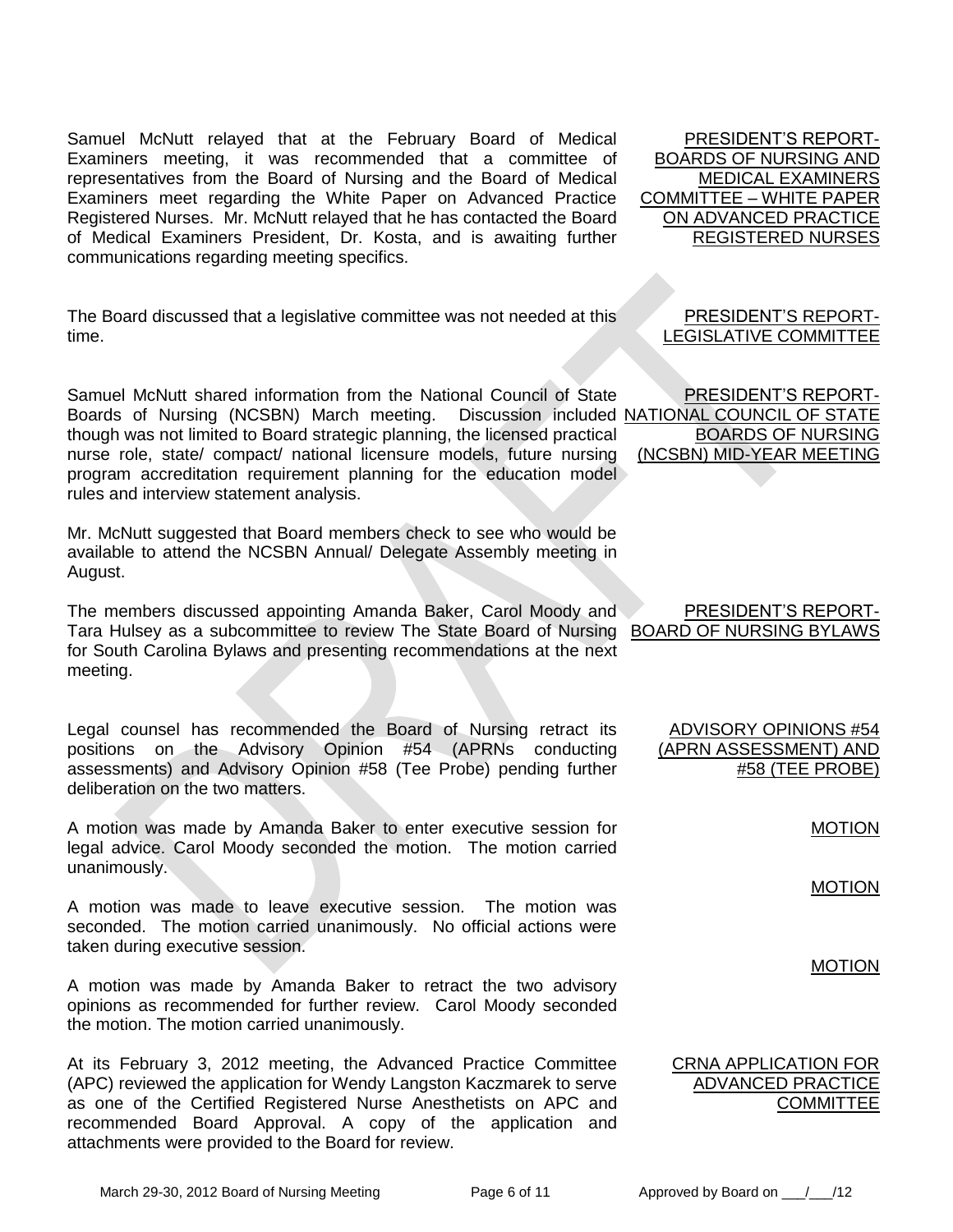A motion was made by Amanda Baker to accept Wendy Langston Kaczmarek as a candidate for the Advanced Practice Committee (APC) and request that she appear before the Board at the next meeting. Tara Hulsey seconded the motion. The motion carried unanimously.

The Board discussed scheduling committee nominations for appearance before the Board in the future as a part of the approval process.

At its January 12, 2012 meeting, the Nursing Practice and Standards Committee (NPSC) recommended the Board approve proposed Advisory Opinion #59 – Is it within the role and scope of the Registered Nurse (RN) to utilize ultrasound guidance and assistance for peripheral IV catheter placement?

A motion was made by Lisa Irvin to accept the Advisory Opinion #59 as presented. Carol Moody seconded the motion. The motion carried unanimously.

At its January 12, 2012 meeting, the Nursing Practice and Standards Committee (NPSC) recommended the Board approve proposed revisions to the Advisory Opinion Supplement on the Nursing Management of Invasive Devices – Cardiovascular for Registered Nurses and Licensed Practical Nurses as presented.

A motion was made by Lisa Irving to request that a Nursing Practice and Standards Committee representative appear before the Board to discuss the recommended changes in more detail. Carol Moody seconded the motion. The motion carried unanimously.

At its January 12, 2012 meeting, the Nursing Practice and Standards Committee (NPSC) recommended the Board approve proposed revisions to the Position Statement on Patient Abandonment as presented.

A motion was made by Lisa Irvin to accept the position statement as presented. Tara Hulsey seconded the motion. The motion carried unanimously.

At its January 12, 2012 meeting, the Nursing Practice and Standards Committee (NPSC) recommended the Board approve the proposed Nursing Scope of Practice Opinion Request Form as presented.

A motion was made by Tara Hulsey to accept the form as presented. Carol Moody seconded the motion. The motion carried unanimously.

Nancy Murphy relayed that the Board has a list for referrals for psychiatric evaluations compiled in collaboration with the Board of Medical Examiners and also requested that the applicant/ licensee may request approval for a particular practitioner on a case-by-case basis. The Board President may act on behalf of the Board regarding approval in these matters.

A motion was made by Anne Crook to accept as presented. Lisa Irvin seconded the motion. The motion carried unanimously.

The Board discussed terminology when requiring evaluations by mental

PROPOSED ADVISORY OPINION #59 ULTRASOUND GUIDANCE OF PERIPHERAL IV CATHETER PLACEMENT

MOTION

ADVISORY OPINION SUPPLEMENT ON THE NURSING MANAGEMENT OF INVASIVE DEVICES – CARDIOVASCULAR RN & LPN PROPOSED REVISIONS MOTION

> POSITION STATEMENT PATIENT ABANDONMENT PROPOSED REVISIONS

> > MOTION

PROPOSED NURSING SCOPE OF PRACTICE OPINION REQUEST FORM

MOTION

REFERRAL FOR PSYCHIATRIC EVALUATION

MOTION

March 29-30, 2012 Board of Nursing Meeting Page 7 of 11 Approved by Board on \_\_\_/\_\_\_/12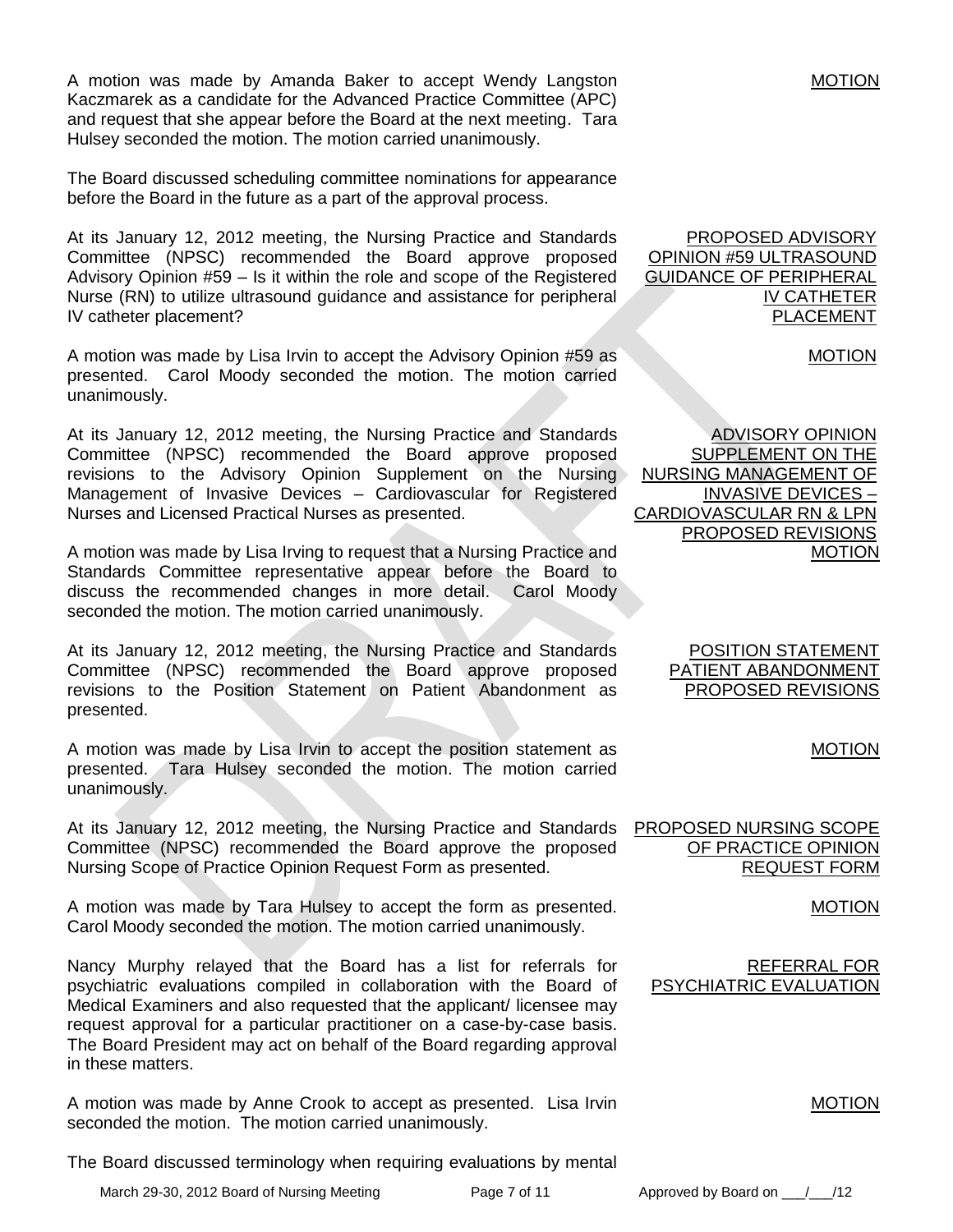health professionals to include psychiatrist and psychologist referrals.

A motion was made by Lisa Irvin to also compile a list in collaboration with the Psychology Board for referrals. Tara Hulsey seconded the motion. The motion carried unanimously.

A request was made for Rosemarie Timmons to serve on the Investigative Review Committee (IRC). The Board reviewed Ms. Timmons' curriculum vitae.

A motion was made by Lisa Irvin to approve Rosemarie Timmons as a candidate to serve on the Investigative Review Committee (IRC), however, with the request that she appear before the Board at the next meeting. Tara Hulsey seconded the motion. The motion carried unanimously.

Ms. Murphy reminded Board members that Statement of Economic Interests are due by April 15, 2012 and that late filing or failure to file could result in penalties starting at \$100 if the form is not received by the deadline. Online filing can be accomplished at [http://ethics.sc.gov.](http://ethics.sc.gov/)

The Board reviewed possible revisions to the Disciplinary Sanction Guidelines Charts to include but not limited to: civil penalty amounts, narcotic restrictions, cost of investigation, probation terms (beginning date- date of order vs. beginning work, parameters, etc), educational classes as well as the categories and violations listed.

A motion was made by Lisa Irvin to amend the guidelines regarding misdemeanor and moral turpitude convictions to include a fine of 0-\$500 and no action to Board appearance for both to allow more discretion within the guidelines. The motion was seconded and carried unanimously.

A motion was made by Carol Moody to develop a committee that would work directly with LLR staff in the review of the Disciplinary Sanctions Guidelines Chart. The motion was seconded and carried unanimously.

The committee members appointed included Carol Moody, Tara Hulsey and James Mallory along with Lynne Rogers, Mark Sanders and Nancy Murphy.

Respondents appeared before the Board to request modifications to their consent agreements or Board orders. The Board reviewed memoranda of agreement stipulating to violations of the Nurse Practice Act to determine disciplinary actions.

The Board also reviewed licensure applications with "yes" responses to questions regarding criminal convictions.

In Case # 2011-244, Respondent signed a memorandum of agreement and waived the right to a panel hearing. Respondent was represented by Jake Kennedy, Esquire.

A motion was made by Carol Moody to enter executive session for legal advice. Lisa Irvin seconded the motion. The motion carried unanimously.

**MOTION** 

### APPROVAL OF IRC MEMBER

MOTION

#### 2012 STATEMENT OF ECONOMIC INTERESTS

DISCIPLINARY SANCTIONS GUIDELINES CHART

MOTION

MOTION

#### HEARINGS/APPEARANCES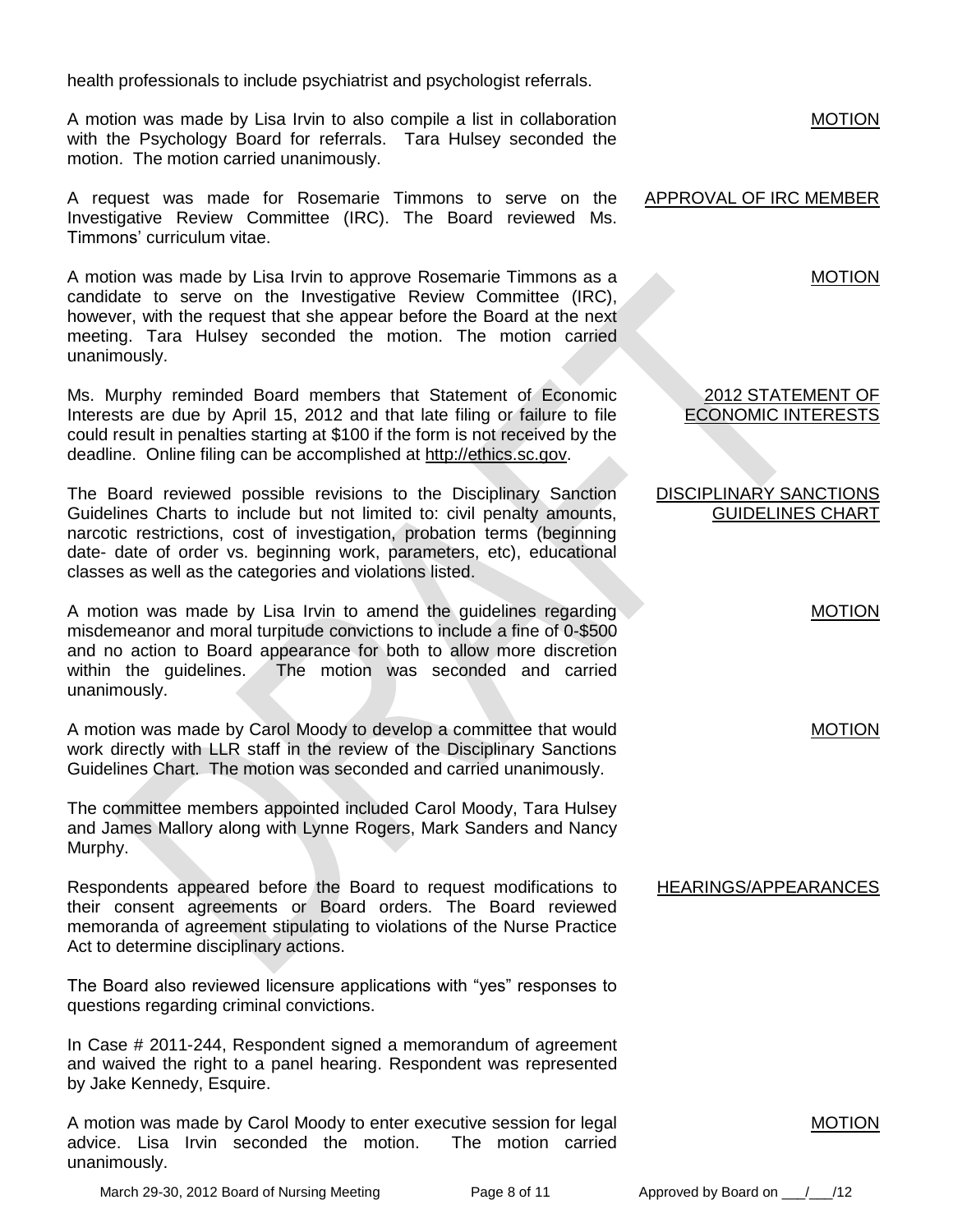| A motion was made by James Mallory to leave executive session. The<br>motion was seconded. The motion carried unanimously. No official<br>actions were taken during executive session                                                                                                                                               |                    | <b>MOTION</b>                 |
|-------------------------------------------------------------------------------------------------------------------------------------------------------------------------------------------------------------------------------------------------------------------------------------------------------------------------------------|--------------------|-------------------------------|
| A motion was made by Lisa Irvin to deny the request to modify the terms<br>of the last order continuing probation. Respondent is to continue RPP<br>The motion was seconded. The motion carried<br>participation.<br>unanimously.                                                                                                   |                    | <b>MOTION</b>                 |
| Anne Crook recused herself from the proceedings. A quorum was still<br>present.                                                                                                                                                                                                                                                     |                    |                               |
| In Case # 2006-335, Respondent requested to modify an existing<br>consent agreement by terminating the suspension and by relicensing<br>Respondent. Respondent was represented by Joseph McCullough, Jr.,<br>Esquire.                                                                                                               |                    |                               |
| A motion was made by James Mallory to enter executive session for<br>legal advice. Lisa Irvin seconded the motion. The motion carried<br>unanimously.                                                                                                                                                                               |                    | <b>MOTION</b>                 |
| A motion was made by Lisa Irvin to leave executive session. Amanda<br>Baker seconded the motion. The motion carried unanimously.<br>official actions were taken during executive session.                                                                                                                                           | <b>No</b>          | <b>MOTION</b>                 |
| A motion was made by Amanda Baker that may reinstate the license<br>with completion of a refresher course. Tara Hulsey seconded the<br>motion. The motion carried with the recusal of Anne Crook.                                                                                                                                   |                    | <b>MOTION</b>                 |
| In Case # 2009-283, Respondent requested to modify an existing<br>consent agreement by removing the narcotics restriction due to hardship<br>and difficulty obtaining employment. Respondent was aware of his/her<br>right to legal counsel and waived that right. Respondent appeared but<br>was not represented by legal counsel. |                    |                               |
| A motion was made by Carol Moody to enter executive session for legal<br>advice. Lisa Irvin seconded the motion.<br>unanimously.                                                                                                                                                                                                    | The motion carried | <b>MOTION</b>                 |
| A motion was made by Amanda Baker to leave executive session. Lisa<br>Irvin seconded the motion. The motion carried unanimously. No official<br>actions were taken during executive session.                                                                                                                                        |                    | <b>MOTION</b>                 |
| A motion was made by Lisa Irvin to deny the request to lift the order<br>currently in place. Carol Moody seconded the motion. The motion<br>carried unanimously.                                                                                                                                                                    |                    | <b>MOTION</b>                 |
| In Case # 2010-497, Respondent requested the Board review and<br>amend the requirement to pay a \$1,250 civil penalty in an existing<br>consent agreement. Respondent was aware of his/her right to legal<br>counsel and waived that right. Respondent appeared but was not<br>represented by legal counsel.                        |                    |                               |
| A motion was made by Anne Crook to amend the financial obligation to<br>\$750. The motion was seconded and carried unanimously.                                                                                                                                                                                                     |                    | <b>MOTION</b>                 |
| March 29-30, 2012 Board of Nursing Meeting                                                                                                                                                                                                                                                                                          | Page 9 of 11       | Approved by Board on _<br>/12 |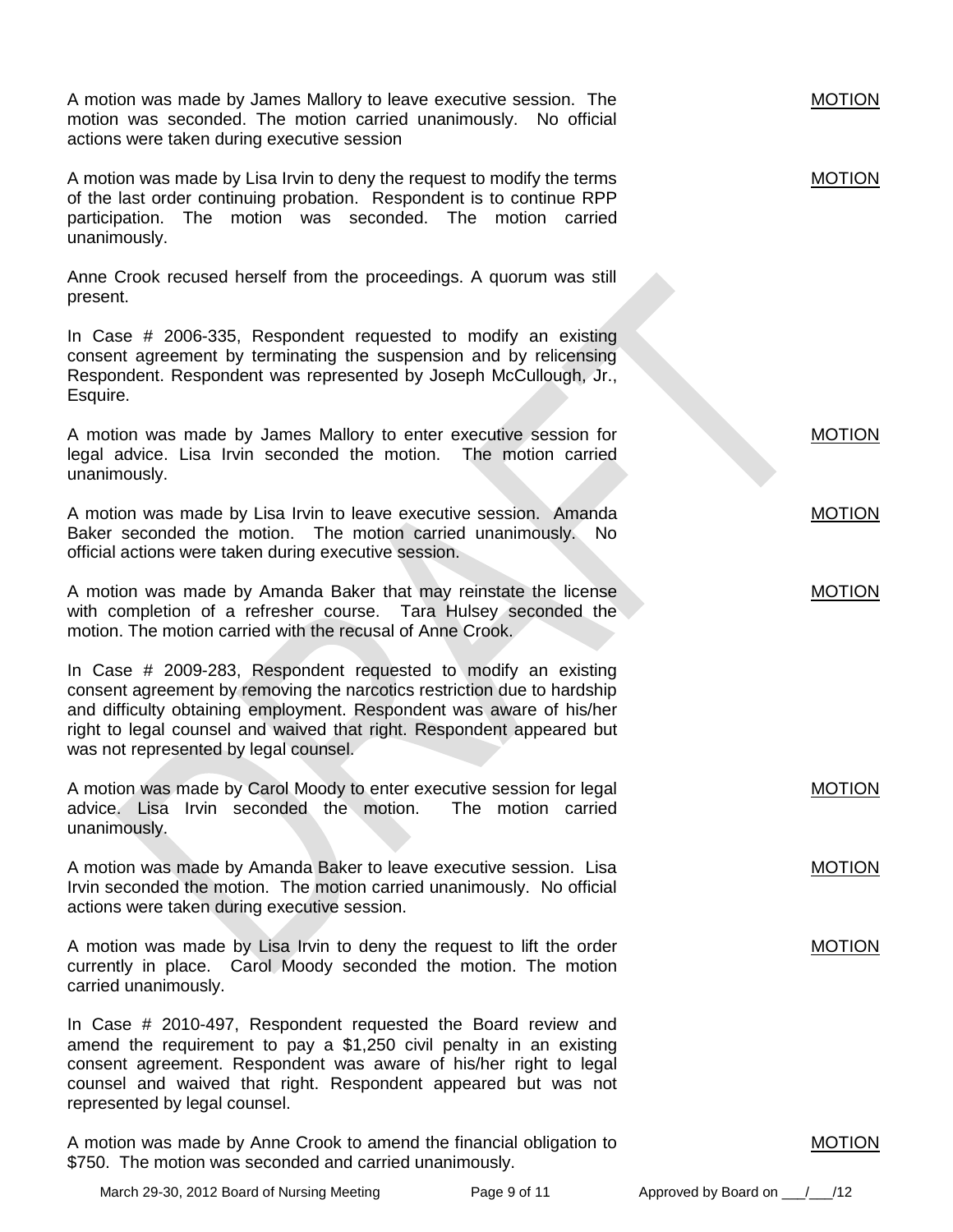| In Case # 2009-185, Respondent requested to modify an existing<br>consent agreement by releasing him/her from probation/ narcotics<br>restriction. Respondent was aware of his/her right to legal counsel and<br>waived that right. Respondent appeared but was not represented by<br>legal counsel.               |                          |
|--------------------------------------------------------------------------------------------------------------------------------------------------------------------------------------------------------------------------------------------------------------------------------------------------------------------|--------------------------|
| A motion was made by Lisa Irving to grant the request as it relates to the<br>narcotics restriction with the stipulation that respondent continue<br>participation in RPP. Carol Moody seconded the motion. The motion<br>carried unanimously.                                                                     | <b>MOTION</b>            |
| Carol Moody recused herself from the proceedings. A quorum was<br>present at all times.                                                                                                                                                                                                                            |                          |
| In Case # 2010-214, Respondent requested to modify an existing<br>consent agreement by requesting probation be retroactive from the last<br>offense in May 2010. Respondent was aware of his/her right to legal<br>counsel and waived that right. Respondent appeared but was not<br>represented by legal counsel. |                          |
| A motion was made by Amanda Baker to enter executive session for<br>legal advice. Lisa Irvin seconded the motion. The motion carried<br>unanimously.                                                                                                                                                               | <b>MOTION</b>            |
| A motion was made by Amanda Baker to leave executive session. The<br>motion was seconded by Anne Crook. The motion carried unanimously.<br>No official actions were taken during executive session.                                                                                                                | <b>MOTION</b>            |
| A motion was made by Lisa Irvin to deny the request to modify the<br>conditions of the consent agreement. Anne Crook seconded the motion.<br>The motion carried with the recusal of Carol Moody.                                                                                                                   | <b>MOTION</b>            |
| In Case # 2009-355, Respondent requested to modify an existing<br>consent agreement by requesting to modify the terms of the last order<br>continuing probation. Respondent was aware of his/her right to legal<br>counsel and waived that right. Respondent appeared but was not<br>represented by legal counsel. |                          |
| A motion was made Carol Moody to enter executive session for legal<br>advice. The motion was seconded by Tara Hulsey and carried<br>unanimously.                                                                                                                                                                   | <b>MOTION</b>            |
| A motion was made by Carol Moody to leave executive session. The<br>motion was seconded by Amanda Baker. The motion carried<br>unanimously. No official actions were taken during executive session.                                                                                                               | <b>MOTION</b>            |
| A motion was made by Carol Moody lift the narcotics restriction and<br>continue all other conditions of the order. The motion was seconded.<br>The motion carried unanimously.                                                                                                                                     | <b>MOTION</b>            |
| A motion was made to adjourn the meeting on March 29, 2012 at 3:39<br>p.m. The motion was seconded. The motion carried unanimously.                                                                                                                                                                                | <b>MOTION TO ADJOURN</b> |